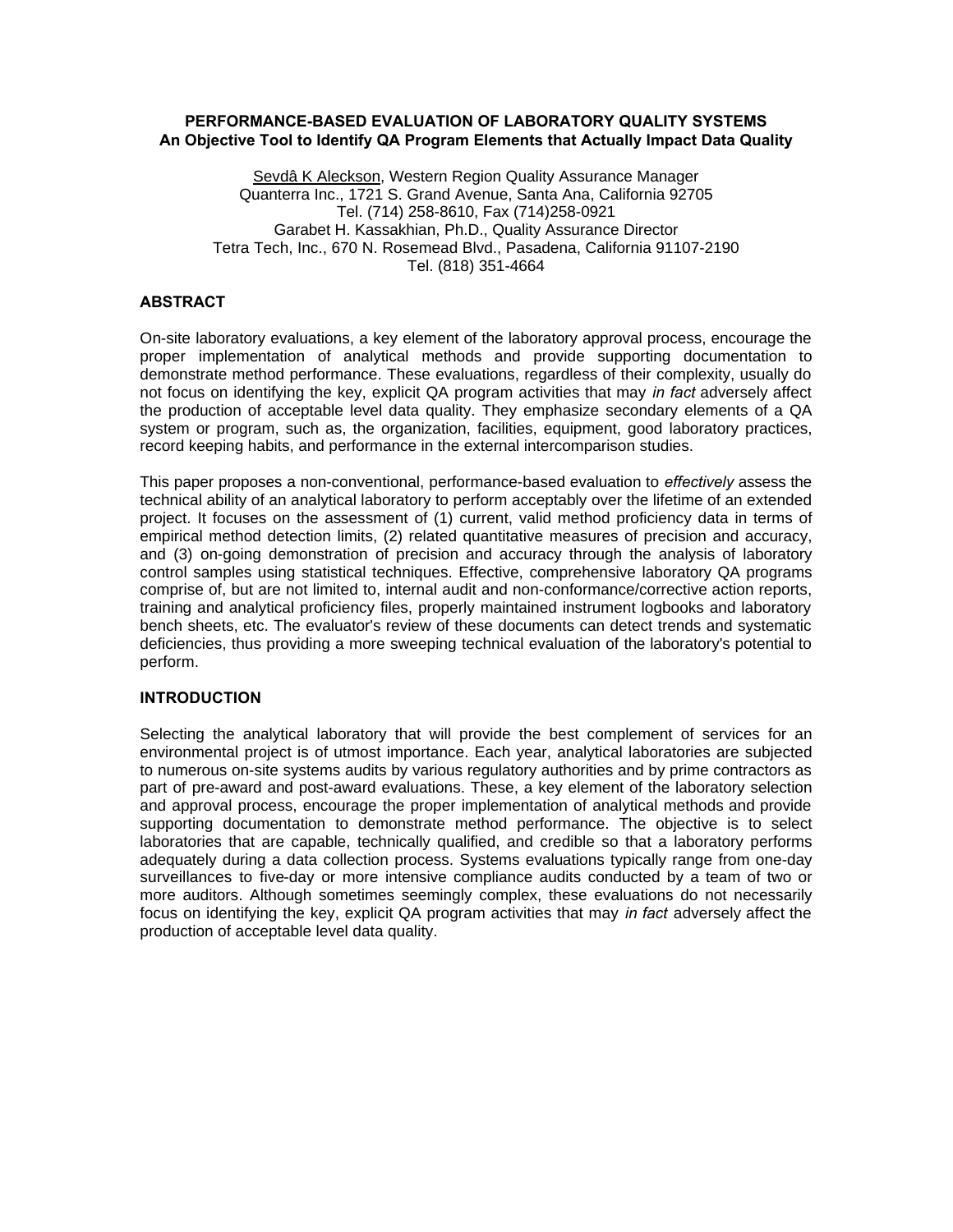### **SCOPE OF AUDITS**

On-site audits are typically associated with large Federal programs, namely Department of Defense (DoD), Department of Energy (DOE), U.S. Environmental Protection Agency (EPA), etc. There are no universally recognized guidelines or unified checklists for laboratory audits.<sup>1,2,3</sup> Different segments of the same Federal entity may conduct the evaluations based on historical precedence, experience (or lack thereof) of the evaluators, and requirements of special Quality Assurance Project Plans (QAPP) and data quality objectives (DQOs). Unless it is a health risk assessment investigation, most commercial clients are notably less demanding, hence their audits are usually less rigorous.

The vast majority of the audits annually experienced by a laboratory fall in the category of CLPlike evidentiary or "paper-trail" audits, or those focusing on the identification of common deficiencies, such as:

- inconsistencies in laboratory support equipment monitoring, such as:
	- temperature excursions
	- reagent water
	- balance calibrations
	- pipette calibrations
- determination of precision and accuracy of containers
- incomplete training files (e.g., resumes);
- adequacy of bench space, facilities, or instrumentation;
- whether or not the laboratory has a procedure for cleaning glassware;
- improper error corrections:
- labeling of reagent containers;
- inadequacy of logbook reviews, etc.;
- and whether or not logbooks are permanently bound.

Most self-respecting laboratories have a system ensuring that these types of quality control (QC) checks are implemented routinely. Identification of occasional incidents of inefficiencies in the laboratory's QA system does not necessarily constitute a major breakdown of the system that would result in the production of unacceptable quality data. In parallel, a laboratory that may seem to have in place an adequate system of minimizing these common deficiencies mentioned above does not guarantee the generation of high-quality data. All phases of laboratory operations should be designed with the objective of preventing problems and improving quality on a continuous bases.

The US Air Force for Environmental Excellence (AFCEE)<sup>4</sup> and the US Army Corps of Engineers<sup>5</sup> provide a more useful type of guidance for "validation of analytical chemistry laboratories." Here the emphasis is more on actual day-to-day compliance with the QAPPs and the analytical methods.

#### **USING KEY ELEMENTS OF THE LABORATORY'S OWN QA SYSTEM**

There are specific, key elements of a QA system that must be assessed to determine whether the laboratory's quality system is capable of meeting the DQOs needed to generate analytical data of sufficient quality. Assurance of data quality can only be achieved through understanding the client's needs and expectations and developing effective means to communicate these requirements to all personnel involved in a data collection project.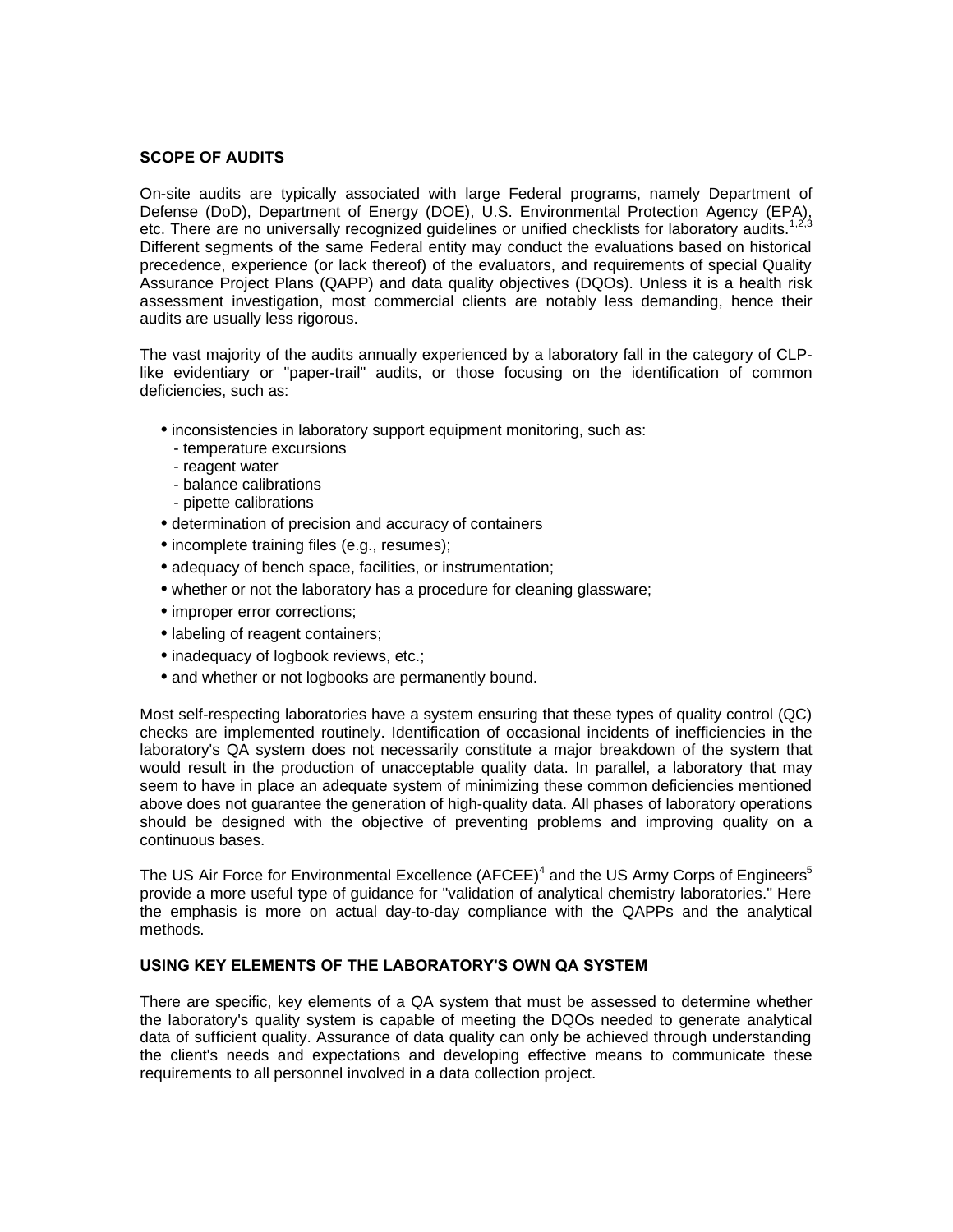An effective QA system is one that emphasizes prevention rather than detection. To accomplish this, laboratories conduct routine internal surveillances to determine the extent of conformance to established, internal procedures and policies covering all critical functions affecting data quality.

Attention to quality begins by ensuring that all technical staff are thoroughly trained in their assigned responsibilities. An auditor, through observation and interviews, can determine the evidence of deviations from laboratory's own internal procedures and project-specific requirements and poor documentation which may indicate a lack of understanding of the procedures, a lack of training, and a lack of QA oversight of staff and procedures.

An evaluator with a working knowledge of laboratory operations and specific analytical procedures can determine the presence and effectiveness of an internal QA system by reviewing:

- 1. Documents that indicate that the QAPPs, *Request for Proposals (RFPs)/Requestfor Qualifications (RFQs),* or other pertinent contractual documents are routinely reviewed by key operational and project management and QA personnel;
- 2. The laboratory's manual or electronic mechanism that enables the effective and timely dissemination of project-specific requirements,
- 3. The laboratory's internal technical systems audit and data validation reports: these provide a more realistic, candid illustration of on-going nonconformities and the management's commitment to resolving them.
- 4. A full set of method SOPs, followed by analyst interviews; and
- 5. Method performance data generated by the analysts using internal and/or external blind performance evaluation (PE) samples, *e.g.* method detection limits (MDLs), laboratory control samples (LCSs), EPA Water Pollution/Water Supply PE samples, etc.

# **ELEMENTS OF PERFORMANCE-BASED EVALUATIONS**

The performance-based evaluation must focus on the assessment of on-going method performance in terms of:

- 1. Current, valid method proficiency data in terms of empirical MDLs;
- 2. Related quantitative measures of precision and accuracy; and
- 3. On-going demonstration of precision and accuracy through the analysis of LCSs using statistical techniques.

The sample receiving area is generally the starting point for most audits, when tracing the route of a sample. A laboratory must have a well-documented system of ensuring the traceability of environmental samples from receipt to disposal via maintaining unique identification throughout the life of a sample. An evaluator must be able to determine that sample integrity is maintained through adequate custody of samples from the time samples are collected until disposal or until they may be introduced as evidence in legal proceedings. $6$ 

Reviewing the results of the laboratory's *internal system audit* reports usually provides the auditor with a plethora of quality issues to help focus his/her attention on the critically deficient areas of operation. Similarly, reports delineating *independent validation* of data reports performed by QA personnel provide a wealth of information about the systematic nonconformities in the data production system.

Coupled with external PE sample data, *internal blind PE samples* can establish the analysts' proficiency in preparing and analyzing multi-media samples and prove acceptable method performance.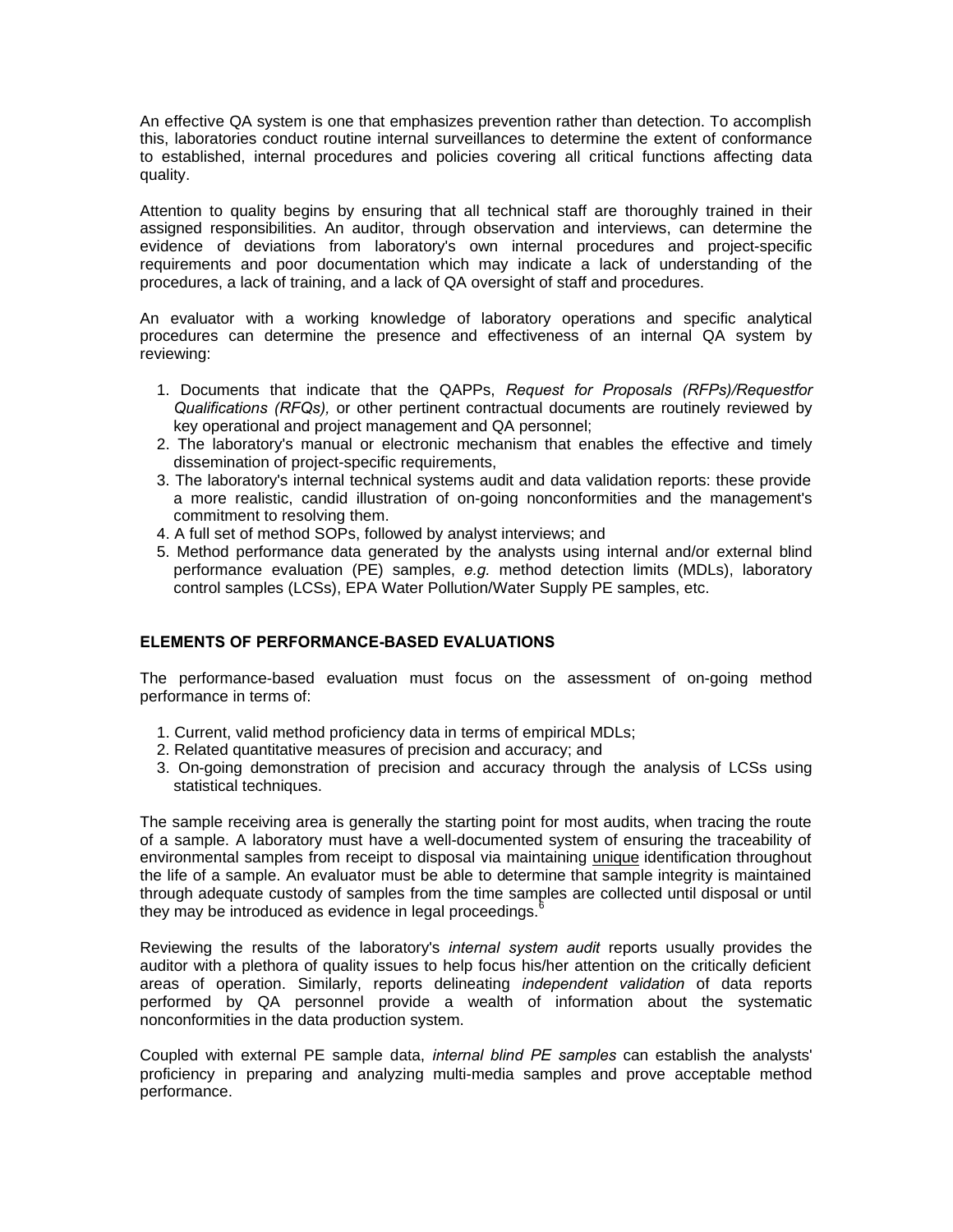The review of *instrument logbooks and laboratory bench sheets* yields information on the prescribed analytical sequence of the correct number, types, and frequencies of method-required QC samples.

The system in place for *technical data review* at various steps during the data production process can illustrate the level of commitment to the early detection and correction of those anomalies that adversely affect data quality. An observation related to reporting of out-of-control data may be an indication of poor review procedures as well as poor techniques in the laboratory.

*Nonconformance/corrective action* documentation should be reviewed to assess the degree of the systematic deficiencies, and whether adequate corrective measures were implemented in time to eliminate the root cause of such deficiencies. This review can also confirm management's commitment to addressing such nonconformities that lead to insufficient data quality.

*Follow-up reviews of nonconformance/corrective action reports* indicate the effectiveness of the corrective action program in identifying and correcting *systematic* deficiencies before data quality is further impacted.

Regardless of the advancements in the analytical technologies, competence and expertise of the technical staff are essential to quality measurements. Reviews of *training files* should then emphasize documentation demonstrating analysts' proficiency in performing the assigned tasks. These files should also document the required procedures for training as appropriate for each laboratory staff member.

Reviews of *software validation* documentation can help determine whether a laboratory has a policy and a procedure in place to ensure that Laboratory Information Management System (LIMS), internally developed or modified software configurations (e.g., spreadsheets), and instrument software provided by instrument manufacturers produce accurate and precise data.<sup>7</sup> It is also critical for laboratories to thoroughly document procedures for control of software configuration and process for controlling the release and change of configuration items through the system life cycle and data security. In recent years, software QA has become a central issue for many of the projects governed by DoD, DOE, and EPA organizations. Lack of software QA system has resulted in the generation of questionable data which has cost the government multimillion dollars in resampling and reanalysis costs. For example, an instrument data system not adequately verified can easily process quantitative results that are biased high or low resulting in false positives or false negative. This would result in the generation of erroneous data leading to costly, incorrect clean-up decisions.

Chemical measurements almost always involve the comparison of an unknown with a standard. Laboratories without exception must use standards with documented uncertainties.<sup>8</sup> For reference materials, integrity and traceability to a known, certified source are prerequisites to accurate and precise chemical measurements. Standard labeling with dates of preparation and expiration will aid in avoiding use of reference materials past their normal shelf life. Routine purity verification on a lot-by-lot basis can establish the quality of the material. Unique identifiers for standards must be documented on bench sheets and in the standard preparation logs to document traceability. Integrity of the standard materials must be ensured through proper storage facilities. A review of traceability documentation can reveal information regarding a laboratory's process in ensuring all of the required elements mentioned above.

Another key element of the QA system is to assess the degree of deficiencies and the corrective actions so that similar deficiencies will not recur. Too often the symptoms of individual deficiencies get corrected, not the fundamental cause, and, when the evaluator performs a follow-up evaluation, he generally uncovers the same type of deficiencies.<sup>8</sup> A detailed review of nonconformance/corrective action reports provides a tool to evaluate a laboratory's ability in correcting data deficiencies early in the process before they impact data quality. It is vital that